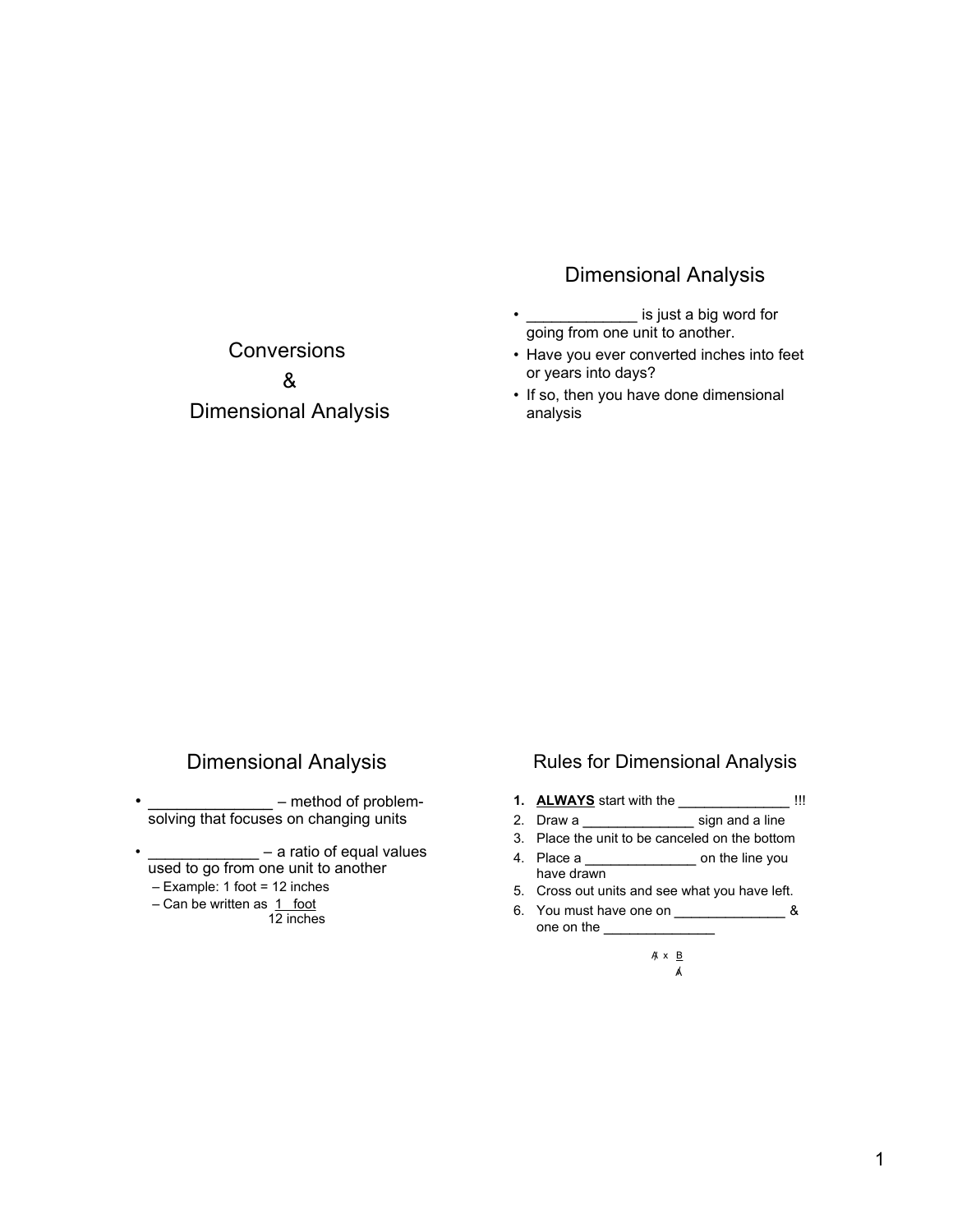## Let's try an example…

**Let' s convert 32.5 inches to feet.**

### You're not really done yet…

- What did we forget? – \_\_\_\_\_\_\_\_\_\_\_\_\_ !!!
- What operation are we doing?
- $-$ • So what do we look at? – \_\_\_\_\_\_\_\_\_\_\_\_\_
- The answer becomes…

2.71 feet

## Try this example…

• How many seconds are in 82.95 minutes?

#### What if you need to Change 2 Units?

Convert 65 miles per hour to kilometers per second *(0.625 miles = 1 Km)*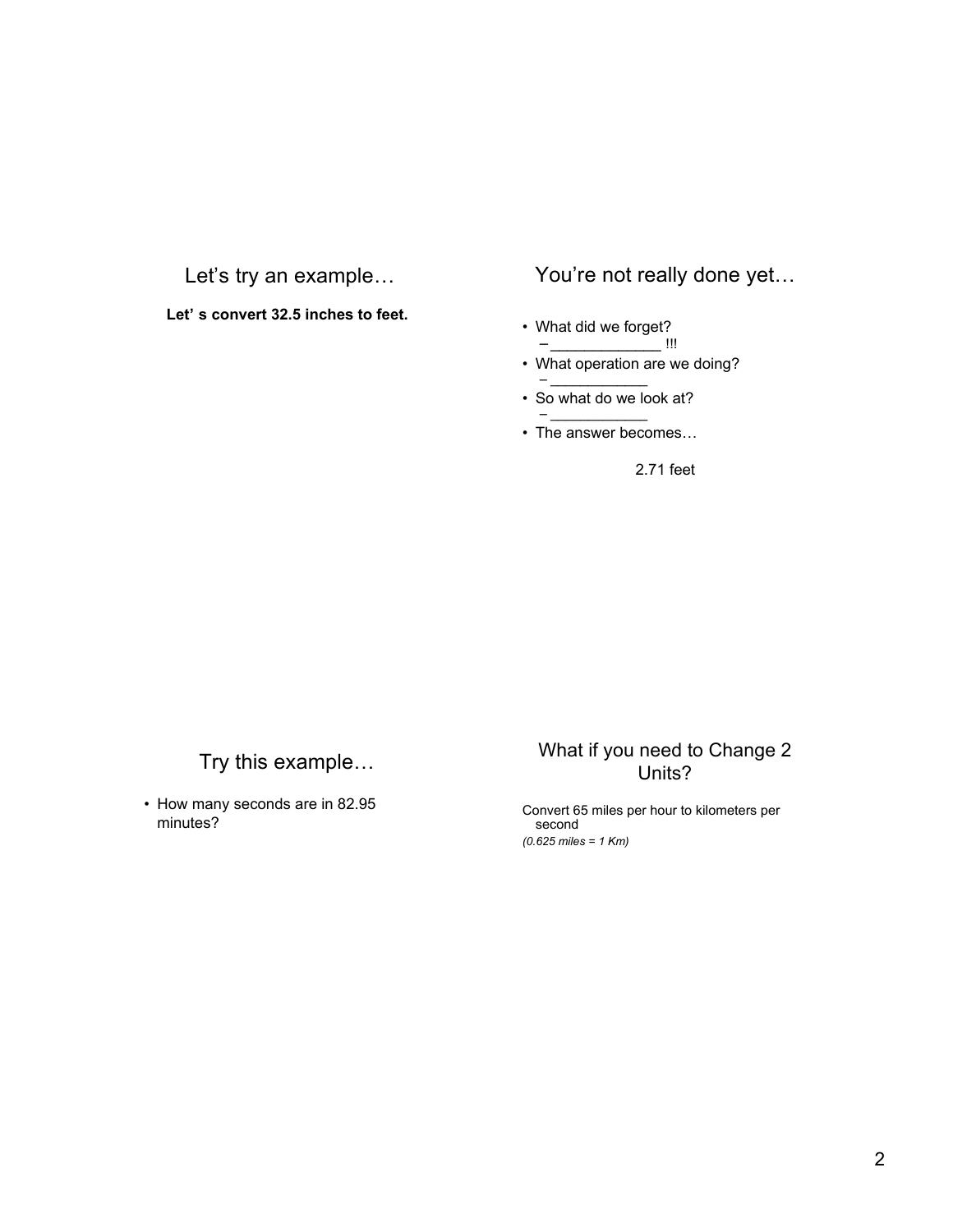### Conversions with Prefixes

- Conversions with prefixes are done in exactly the same manner
- You just have to know the prefixes

#### Prefixes

| Prefix | Symbol | Value               |
|--------|--------|---------------------|
| Giga   | G      | $1 \times 10^{9}$   |
| Mega   | М      | $1 \times 10^{6}$   |
| Kilo   | ĸ      | $1 \times 10^{3}$   |
| Deci   | d      | $1 \times 10^{-1}$  |
| Centi  | c      | $1 \times 10^{-2}$  |
| Milli  | m      | $1 \times 10^{-3}$  |
| Micro  | μ      | $1 \times 10^{-6}$  |
| Nano   | n      | $1 \times 10^{-9}$  |
| Pico   | P      | $1 \times 10^{-12}$ |
| Femto  | f      | $1 \times 10^{-15}$ |
|        |        |                     |

#### Rules with Prefixes

- The rules are the same…
- Start with the
- Place the cross out unit on the bottom
- Place conversion unit on top
- Keep crossing out until you get what you want

#### A few differences

- Always remember that \_\_\_\_\_\_\_\_\_\_\_\_\_\_\_\_ will go with your **prefix**
- The number in \_\_\_\_\_\_\_\_\_\_\_\_\_\_ will go with your **base unit**
- You can only go from a prefix to a base unit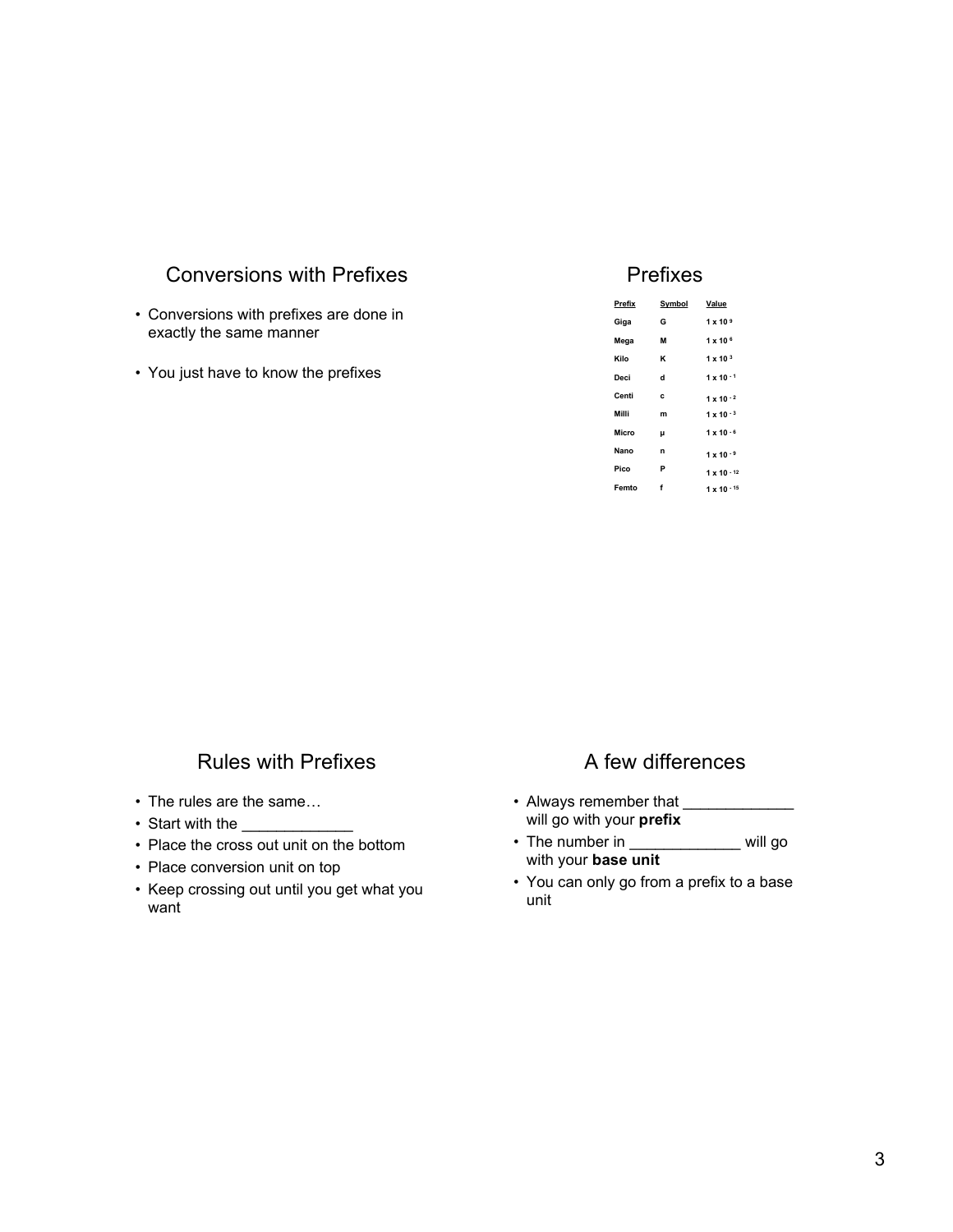Let's try one

• Convert 100 nm into m

Try this one…

• Convert 785 mm to km

## Temperature Conversions

- The three units for measuring temperature are…
	- $1.$   $\frac{1}{2}$   $\frac{1}{2}$   $\frac{1}{2}$   $\frac{1}{2}$   $\frac{1}{2}$   $\frac{1}{2}$   $\frac{1}{2}$   $\frac{1}{2}$   $\frac{1}{2}$   $\frac{1}{2}$   $\frac{1}{2}$   $\frac{1}{2}$   $\frac{1}{2}$   $\frac{1}{2}$   $\frac{1}{2}$   $\frac{1}{2}$   $\frac{1}{2}$   $\frac{1}{2}$   $\frac{1}{2}$   $\frac{1}{2}$   $\frac{1}{2}$   $\frac{1}{$
	- 2. \_\_\_\_\_\_\_\_\_\_\_\_\_
	- $3.$



### To Convert Among Temperatures Use These Formulas

- ${}^{\circ}F$  = 1.8  ${}^{\circ}C$  + 32
- $^{\circ}$ C = 0.56 ( $^{\circ}$ F 32)
- $K = {}^{o}C + 273$